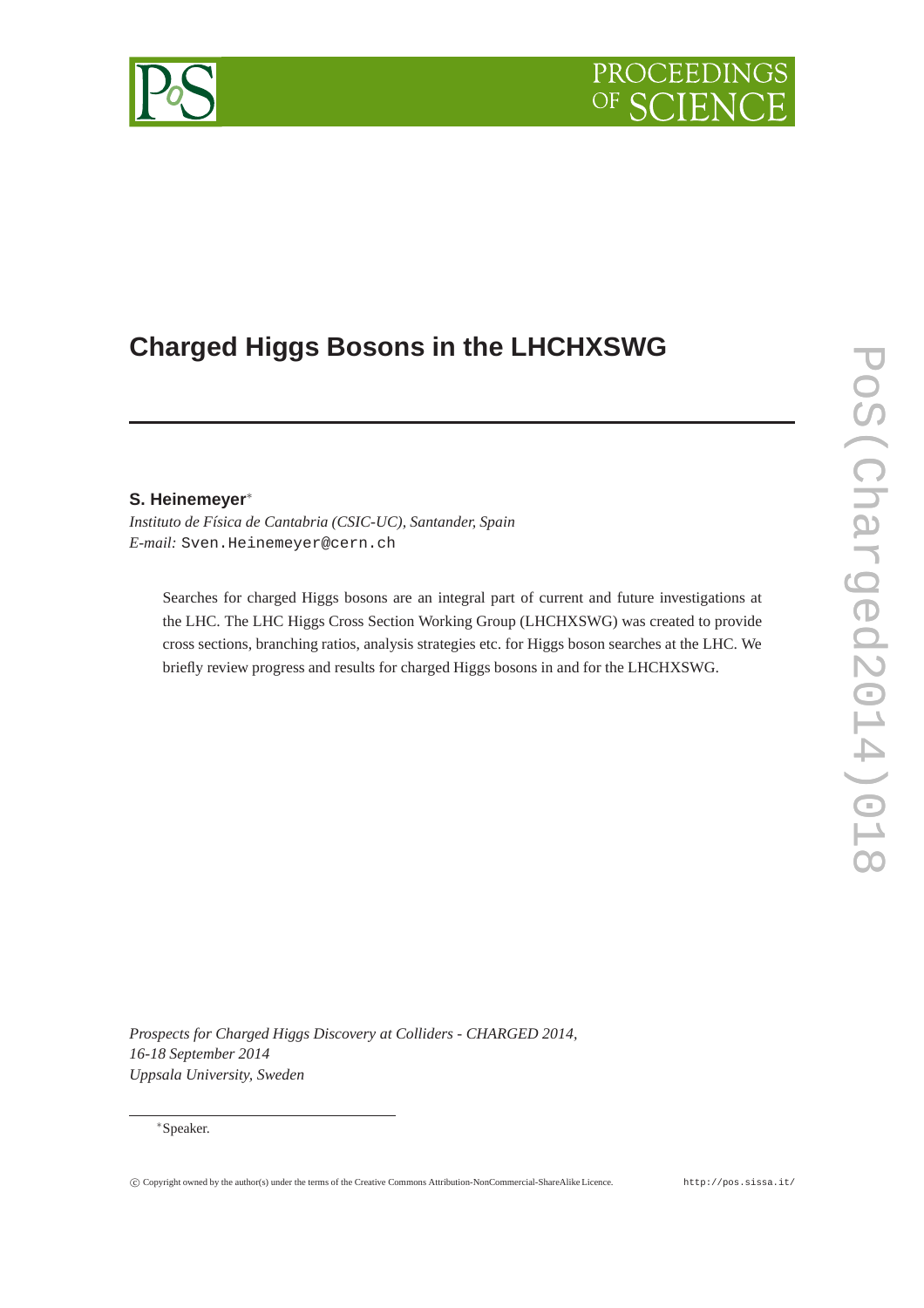### **1. Introduction**

A major goal of the particle physics program at the high energy frontier, currently being pursued at the CERN Large Hadron Collider (LHC), is to unravel the nature of electroweak symmetry breaking (EWSB). While the existence of the massive electroweak gauge bosons ( $W^{\pm}$ , *Z*), together with the successful description of their behavior by non-abelian gauge theory, requires some form of EWSB to be present in nature, the underlying dynamics remained unknown for several decades. An appealing theoretical suggestion for such dynamics is the Higgs mechanism [1], which implies the existence of one or more Higgs bosons (depending on the specific model considered). Therefore, the search for a Higgs boson was considered a major cornerstone in the physics program of the LHC.

The spectacular discovery of a Higgs-like particle with a mass around  $M_H \simeq 125$  GeV, which has been announced by ATLAS [2] and CMS [3], marks a milestone of an effort that has been ongoing for almost half a century and opens up a new era of particle physics. Both ATLAS and CMS reported a clear excess in the two photon channel, as well as in the  $ZZ^{(*)}$  channel. The discovery was further corroborated, though not with high significance, by the *WW*(∗) channel and by the final Tevatron results [4]. Latest ATLAS/CMS results, also for evidence on the Higgs decay into fermions can be found in Refs. [5, 6].

Many theoretical models employing the Higgs mechanism in order to account for electroweak symmetry breaking have been studied in the literature, of which the most popular ones are the Standard Model (SM) [7] and the Minimal Supersymmetric Standard Model (MSSM) [8], The newly discovered particle can be interpreted as the SM Higgs boson. The MSSM has a richer Higgs sector, containing two neutral  $\mathscr{C} \mathscr{P}$ -even, one neutral  $\mathscr{C} \mathscr{P}$ -odd and two charged Higgs bosons. The newly discovered particle can also be interpreted as the light (or the the heavy)  $\mathscr{C}P$ -even state [9]. Among alternative theoretical models beyond the SM and the MSSM, the most prominent are the (more general) Two Higgs Doublet Model (2HDM) [10, 11], non-minimal supersymmetric extensions of the SM (e.g. extensions of the MSSM by an extra singlet superfield [12]), or models involving Higgs triplets [13]. Many of these models not only predict more than one Higgs boson, but they predict electrically charged Higgs bosons.

The ATLAS and CMS analyses leading to the conclusion that (within the uncertainties) the newly discovered particle can be interpreted as the SM Higgs boson requires, besides the obvious experimental data, also precise theory predictions for the SM Higgs boson cross section, branching ratios, angular distributions as well as strategies how to extract certain "measurements" (e.g. coupling strength factors) from the data. In this respect it is crucial that ATLAS and CMS not only use predictions with highest precision, but in particular that they use the *same* theory predictions, the *same* strategies for the extraction of "measurements". Only then it is possible to readily compare ATLAS and CMS results, and in the future combine them. To ensure this, in the year 2010 the "LHC Higgs Cross Section Group" (LHCHXSWG) [14] was founded. This group, formed of theoretical and experimental physicists, officially takes care of providing cross section and branching ratio predictions (including uncertainty evaluations), as well as the strategies for the extraction of, e.g., coupling strength factors from experimental data [15–18]. While initially the SM Higgs boson was in the focus of the LHCHXSWG, soon also models beyond the SM (BSM) were investigated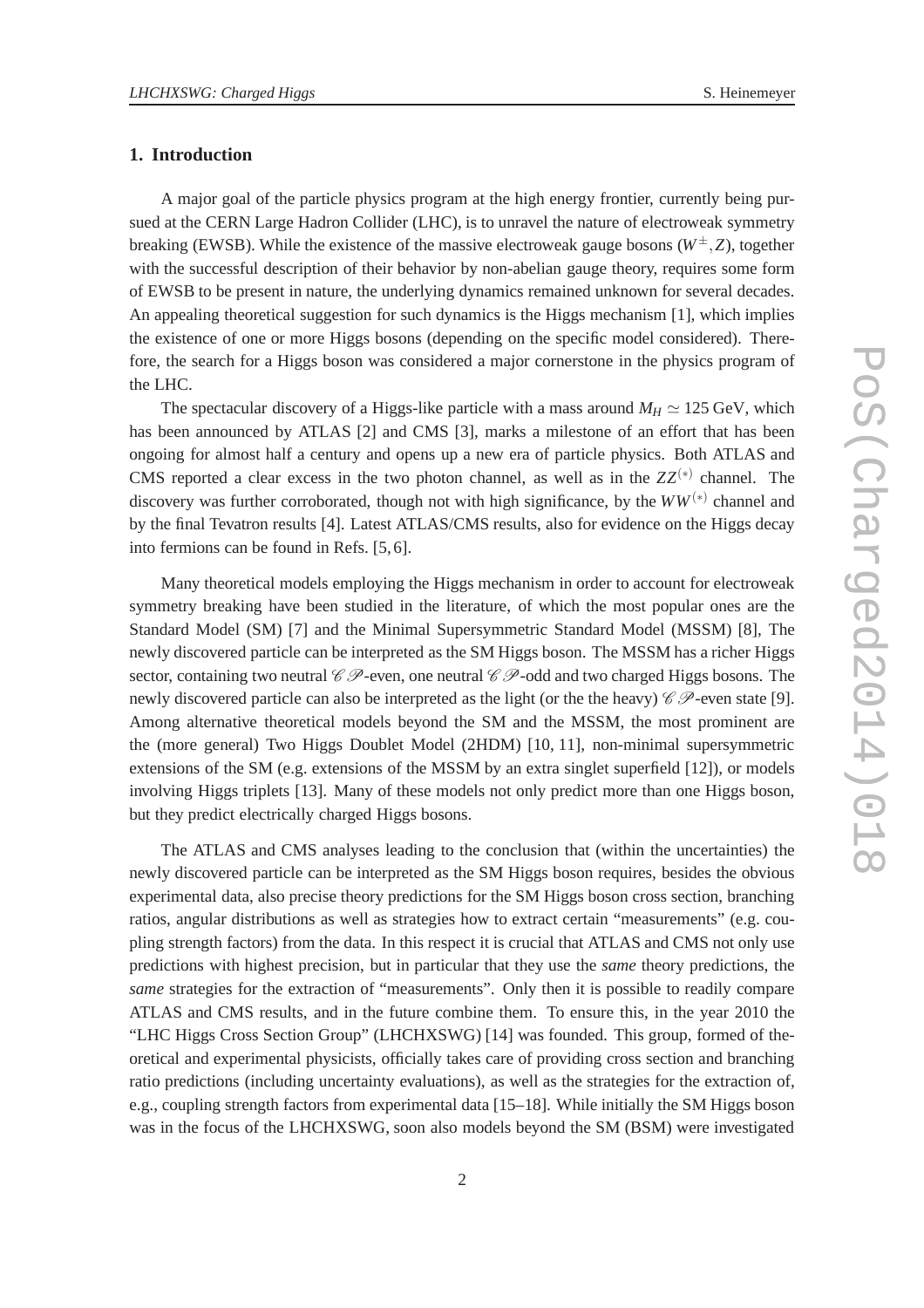(see also Ref. [19]). In particular within the MSSM cross sections and branching ratios for the extended Higgs sector have been evaluated, see, e.g., Ref. [20] for an example on the neutral Higgs production cross sections. Latest results can be found at Ref. [21].

As discussed above, electrically charged Higgs bosons form a natural part of many BSM models. The charged Higgs bosons of the MSSM (or a more general 2HDM) have been searched at LEP, the Tevatron and the LHC, and will be searched for (or hopefully analyzed at) a Linear Collider such as ILC or CLIC. The LEP searches [22] yielded a robust bound of  $M_{H^{\pm}} \gtrsim 80$  GeV [23]. The Tevatron bounds [24] are by now superseeded by the LHC charged Higgs searches [25]. At the ILC, if the charged Higgs is in the kinematical reach, a high-precision determination of the charged Higgs boson properties will be possible [26, 27]. Here, besides some basics, we briefly review activities and results obtained within and for the LHCHXSWG regarding charged Higgs bosons, which will mainly concern the 2HDMs and the MSSM.

Within the 2HDM and the MSSM the main production channels of charged Higgs bosons at the LHC are

$$
pp \to t\bar{t} + X, \quad t\bar{t} \to t H^{-} \bar{b} \text{ or } H^{+} b \bar{t}, \tag{1.1}
$$

$$
gb \rightarrow H^- t
$$
 or  $g\bar{b} \rightarrow H^+\bar{t}$  (5FS), (1.2)

$$
gg/q\bar{q} \to H^-t\bar{b} \text{ or } gg/q\bar{q} \to H^+\bar{t}b \quad (4\text{FS}).\tag{1.3}
$$

The decay used in the analysis to detect the charged Higgs boson is

$$
H^{\pm} \to \tau \nu_{\tau} \to \text{hadrons } \nu_{\tau}. \tag{1.4}
$$

The "light charged Higgs boson" is characterized by  $M_{H^{\pm}} < m_t$ . The main production channel is given in Eq.  $(1.1)$ . Close to threshold also Eq.  $(1.2)$  contributes. The relevant  $(i.e.$  detectable) decay channel is given by Eq. (1.4).

The "heavy charged Higgs boson" is characterized by  $M_{H^{\pm}} \gtrsim m_t$ . Here Eq. (1.2) in the "five flavor scheme" (5FS) and/or Eq. (1.3) in the "four flavor scheme" (4FS) gives the largest contribution to the production cross section, and very close to threshold Eq. (1.1) can contribute somewhat. The relevant decay channel is again given in Eq.  $(1.4)$ .

#### **2. Charged Higgs bosons in 2HDMs**

The 2HDM can be classified in types I-IV [11], where the MSSM, see Sect. 3 at the treelevel contains a 2HDM type II. The relevant free (input) parameters are  $M_{H^{\pm}}$  and the ratio of the two vacuum expectation values, tan  $\beta \equiv v_2/v_1$ . Analyses at ATLAS and CMS in the case of light charged Higgs bosons in the context of 2HDMs evaluate the production cross section from  $\sigma(pp \rightarrow t\bar{t} + X)$  as evaluated in the SM at the NNLO level [28]. Limits are then presented for  $BR(t \to H^{\pm}b)$  as a function of the charged Higgs boson mass,  $M_{H^{\pm}}$ .

For heavy charged Higgs bosons,  $M_{H^{\pm}} \gtrsim m_t$ , associated production  $pp \to tbH^{\pm}+X$  is the dominant production mode. Two different formalisms can be employed to calculate the cross section for associated *tbH*<sup> $\pm$ </sup> production. In the four-flavor scheme (4FS) with no *b* quarks in the initial state, the lowest-order QCD production processes are given in Eq. (1.3).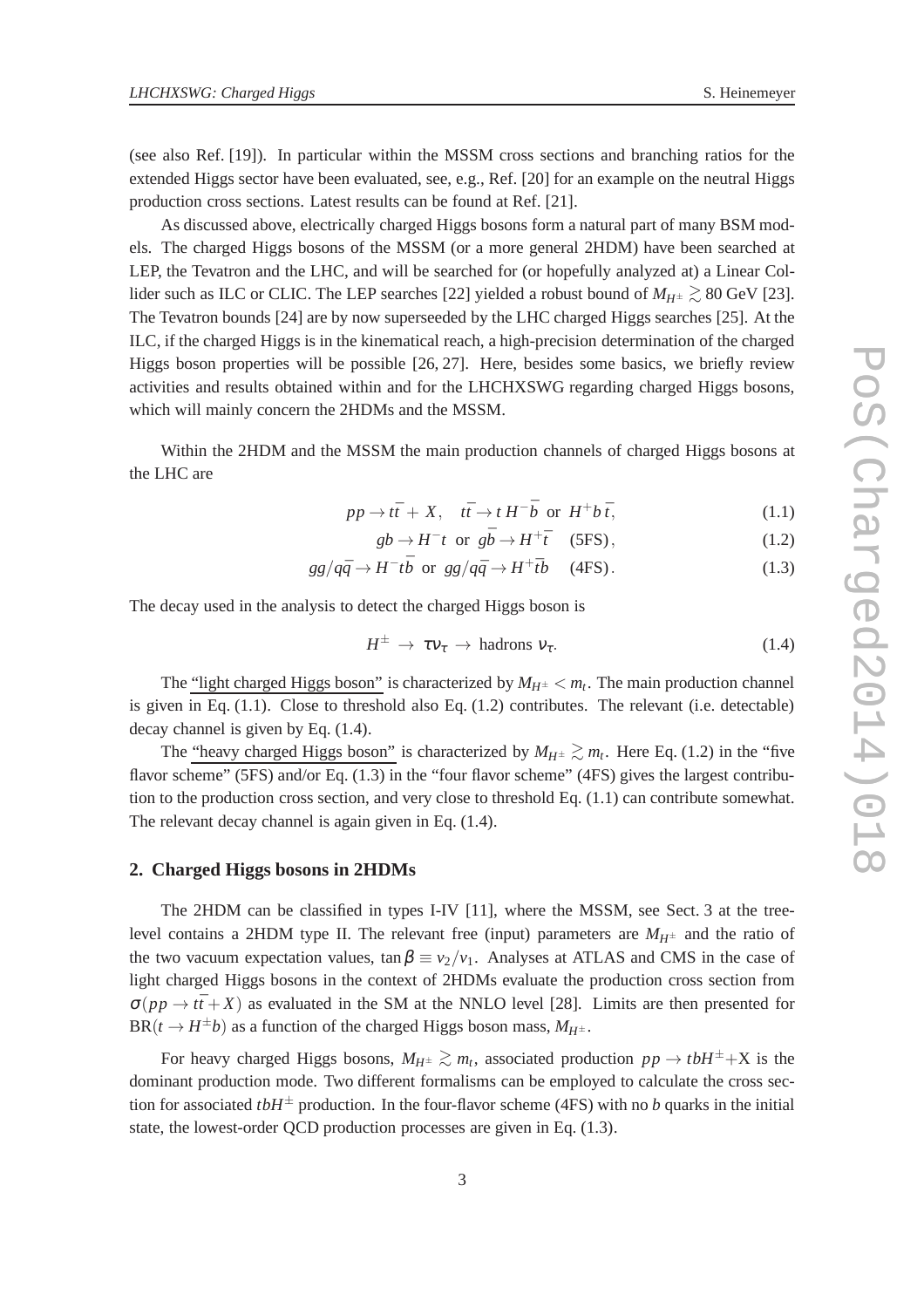On the other hand, potentially large logarithms  $\propto \ln(\mu_F/m_b)$  (where  $\mu_F$  denotes the factorization scale), which arise from the splitting of incoming gluons into nearly collinear  $b\bar{b}$  pairs, can be summed to all orders in perturbation theory by introducing bottom parton densities, i.e. in the five flavor scheme (5FS) [29], see Eq. (1.2).

To all orders in perturbation theory the four- and five-flavor schemes are identical, but the way of ordering the perturbative expansion is different, and the results do not match exactly at finite order. For more details see Ref. [16] and references therein. A simple and pragmatic formula for the combination of the four- and five-flavor scheme calculations of bottom-quark associated Higgs-boson production has been suggested in Ref. [30], the so-called "Santander matching". The main idea behind this matching scheme is the following: The 4FS and 5FS calculations provide the unique description of the cross section in the asymptotic limits  $M_H/m_b \to 1$  and  $M_H/m_b \to \infty$ , respectively (where  $M_H$  denotes a generic Higgs boson mass, i.e. the arguments are valid for the neutral as well as for the charged Higgs production). The two approaches are combined in such a way that they are given a weight, depending on the value of the Higgs-boson mass. Since the difference between the 4FS and the 5FS is logarithmic, the dependence of their relative importance on *M<sup>H</sup>* should be controlled by a logarithmic term. Consequently, the proposal for the "Santander matching" reads [30],

$$
\sigma^{\text{matched}} = \frac{\sigma^{\text{4FS}} + t \sigma^{\text{5FS}}}{1 + t}, \quad \text{with the weight } w \text{ defined as } t = \ln \frac{M_H}{m_b} - 2, \quad (2.1)
$$

and  $\sigma$ <sup>4FS</sup> and  $\sigma$ <sup>5FS</sup> denote the total inclusive cross section in the 4FS and the 5FS, respectively. The theoretical uncertainties in the 4FS and the 5FS calculations should be added linearly, using the weight *t*. In this way it is ensured that the combined error is always larger than the minimum of the two individual errors [30]:

$$
\Delta \sigma_{\pm} = \frac{\Delta \sigma_{\pm}^{\text{AFS}} + t \Delta \sigma_{\pm}^{\text{SFS}}}{1 + t},
$$
\n(2.2)

where  $\Delta \sigma_{\pm}^{4FS}$  and  $\Delta \sigma_{\pm}^{5FS}$  denote the upper/lower uncertainty limits of the 4FS and the 5FS, respectively.

An up-to-date determination of the next-to-leading order total cross section in the type II 2HDM as a function of  $M_{H^{\pm}}$  and tan  $\beta$  has recently been presented in Ref. [31], which constitutes the official recommendation of the LHCHXSWG for heavy charged Higgs bosons. Also included in Ref. [31] is an estimate of the theoretical uncertainties due to missing higher-order corrections, parton distribution functions and physical input parameters. Predictions in the 4FS and 5FS were compared and reconciled through a recently proposed scale-setting prescription. Applying the Santander matching the "best" cross section prediction for heavy charged Higgs bosons at the LHC is provided.

An interim recommendation of the LHCHXSWG on the evaluation of cross sections and branching ratios in the 2HDM has been presented in Ref. [32], however, with a focus on neutral Higgs bosons. The two codes recommended for the Higgs boson decays, Hdecay [33] and 2HDMC [34] also include the evaluation of charged Higgs boson decays in types I-IV.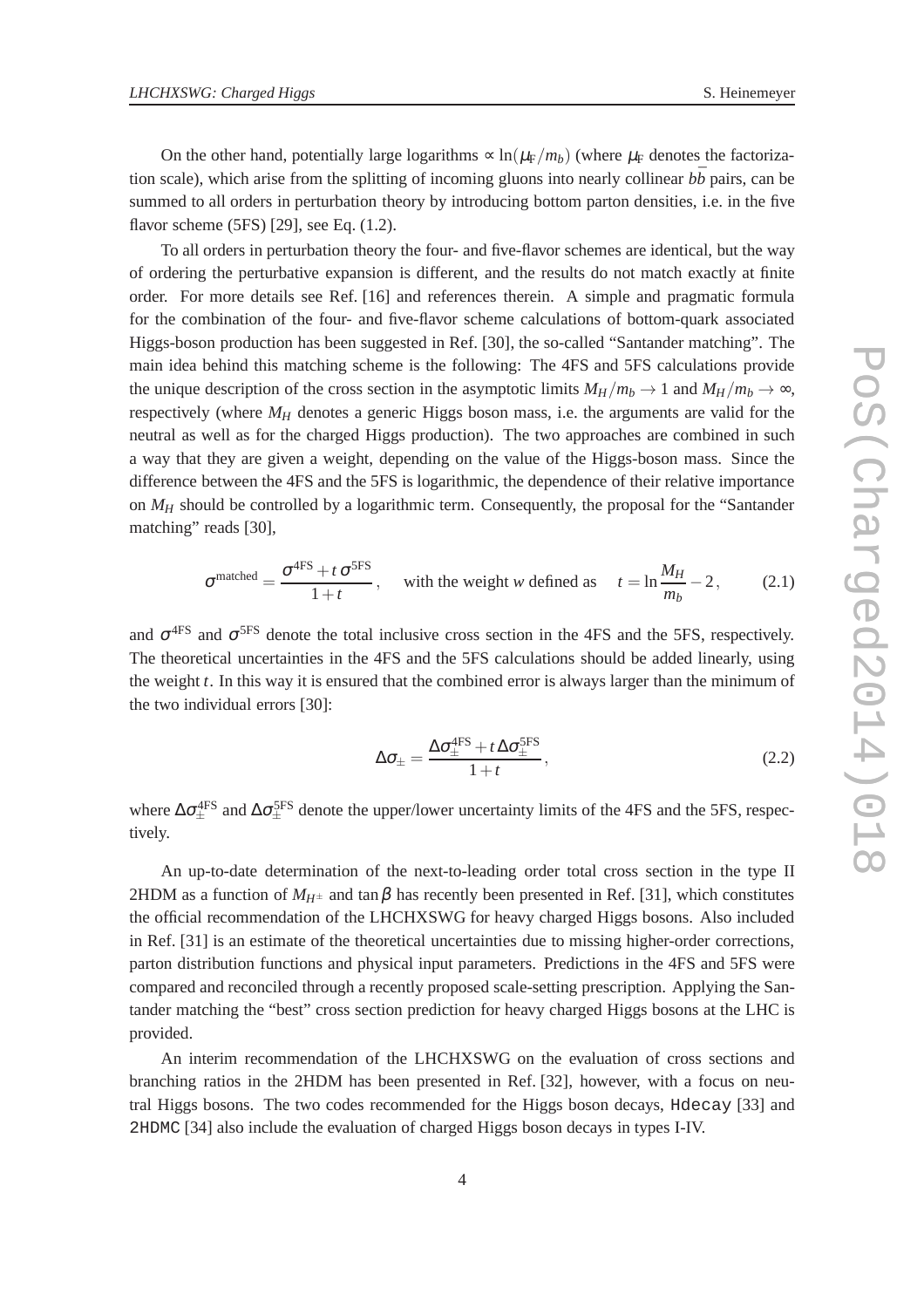#### **3. Charged Higgs bosons in the MSSM**

While the MSSM contains (at the tree-level) a 2HDM type II, due to Supersymmetry (SUSY), special relations are enforced, and via loop corrections the full SUSY spectrum enters the predictions.

The Higgs sector of the MSSM contains two Higgs doublets, leading to five physical Higgs bosons. At tree-level these are the light and heavy  $\mathscr{CD}$ -even *h* and *H*, the  $\mathscr{CD}$ -odd *A* and the charged *H* ±. At lowest order the Higgs sector can be described besides the SM parameters by two additional independent parameters, chosen to be the mass of the *A* boson, *M<sup>A</sup>* (in the case of vanishing complex phases) and tan $β$ . Accordingly, all other masses and couplings can be predicted at tree-level, e.g. the charged Higgs boson mass

$$
m_{H^{\pm}}^2 = M_A^2 + M_W^2 \tag{3.1}
$$

 $M_{ZW}$  denote the masses of the *Z* and *W* boson, respectively. This tree-level relation receives higher-order corrections, where the loop corrected charged Higgs-boson mass is denoted as  $M_{H^{\pm}}$ . Three codes exist for the calculation of  $M_{H^{\pm}}$  and the various decay widths, FeynHiggs [35–40], CPsuperH [41] and Hdecay [33].

The relation between the bottom-quark mass and the Yukawa coupling  $h_b$ , which controls also the interaction between the Higgs fields and the sbottom quarks, is affected by higher-order corrections, summarized in the quantity  $\Delta_b$  [42–44]. These, often called threshold corrections, are generated either by gluino–sbottom one-loop diagrams (resulting in  $\mathcal{O}(\alpha_b \alpha_s)$  corrections), or by chargino–stop loops (giving  $\mathcal{O}(\alpha_b \alpha_f)$  corrections). The effective Lagrangian for the charged Higgs is given by [43]

$$
\mathcal{L} \sim V_{tb} \left[ \left( \frac{\overline{m}_b}{1 + \Delta_b} \tan \beta + \frac{m_t}{\tan \beta} \right) H^+ \overline{t}_L b_R \right] + \text{h.c.}
$$
 (3.2)

Here  $V_{tb}$  denotes the (3,3) element of the CKM matrix,  $\overline{m}_b$  is the running bottom quark mass, and  $m_t$  is the top quark mass. Analytically one finds  $\Delta_b \propto \mu \tan \beta$ , where  $\mu$  is the Higgs mixing parameter, which is (generally) of the same size as SUSY mass scales. Large positive (negative) values of  $\Delta_b$  lead to a strong suppression (enhancement) of the bottom Yukawa coupling.

For the evaluation of the light charged Higgs production cross section the decay  $t \rightarrow H^{\pm}b$ has to be evaluated including SUSY loop corrections, where the main contribution stems from Eq. (3.2). The LHCHXSWG compared the codes FeynHiggs and Hdecay as shown in Fig. 1 [16]. The top row shows the decay width, while the bottom row contains the result for the branching ratios. The parameters are chosen according to the  $m_h^{\text{max}}$  scenario [45] with  $\mu$  set to 200(1000) GeV in the left (right) column. One can see that the agreement between the two codes, despite some differences in the  $\Delta_b$  evaluation (see Ref. [16] for details) is excellent.

The LHCHXSWG also estimated the overall uncertainty of the light charged Higgs production, evaluated in the  $m_h^{\text{max}}$  scenario. The result is shown in Fig. 2 [16], where

$$
\sigma_{tt} \cdot BR(t \to bH^{\pm}) \cdot BR(t \to bW^{\pm}) \cdot 2 \tag{3.3}
$$

is shown for  $\sqrt{s} = 7$  TeV as a function of  $M_{H^{\pm}}$ . The uncertainty estimate combines the accuracies for the top quark production (parametric and intrinsic uncertainty) and for the top quark decay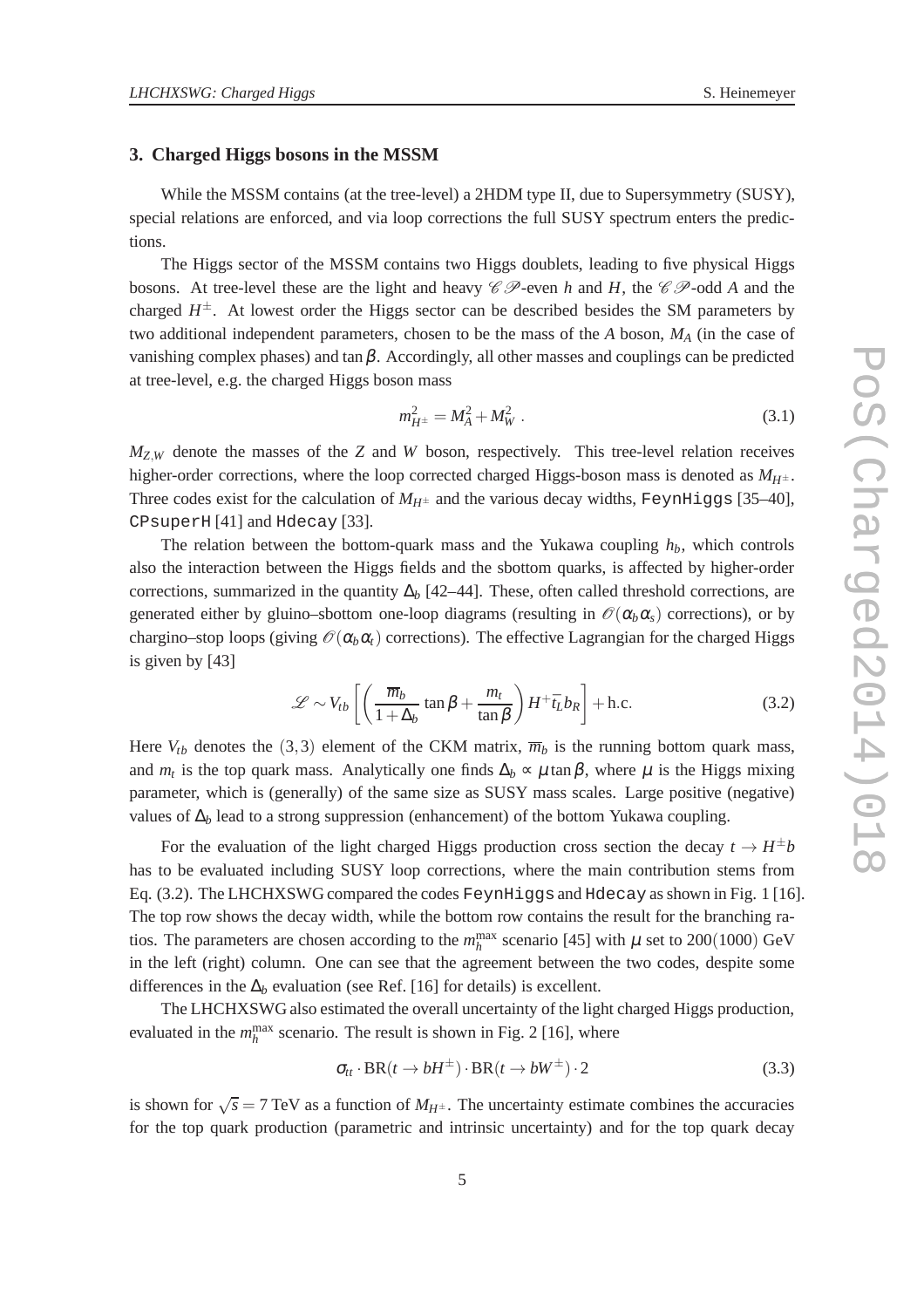

**Figure 1:** Comparison of the  $\Gamma(t \to H^+b)$  (upper row) and  $\text{BR}(t \to H^+b)$  (lower row) between FeynHiggs and Hdecay. The results are shown for various values of  $M_{H^{\pm}}$  and for  $\mu = 200(1000)$  GeV in the left (right) column (taken from Ref. [16]).

(including intrinsic uncertainties on  $\Delta_b$ ). The result is shown for tan  $\beta = 5, 10, 30, 50$ . As can be seen, the uncertainties are still substantial. They have to be taken into account for reliable and robust bounds on the MSSM parameter space from the non-observation of a light charged Higgs. Conversely, using a potential observation of a light charged Higgs for a determination of the underlying parameters would require a substantial reduction of the uncertainties.

The LHCHXSWG also provides branching ratio predictions for the MSSM Higgs bosons, including the charged Higgs boson. The procedure adopted by the LHCHXSWG goes as follows. After the calculation of Higgs-boson masses and mixings from the original SUSY input, a combination of the results from Hdecay and FeynHiggs on the various decay channels is performed to obtain the most accurate result for the branching ratios currently available. (For the general procedure, see Ref. [46].) In a first step, all partial widths have been calculated as accurately as possible. Then the branching ratios have been derived from this full set of partial widths. Con-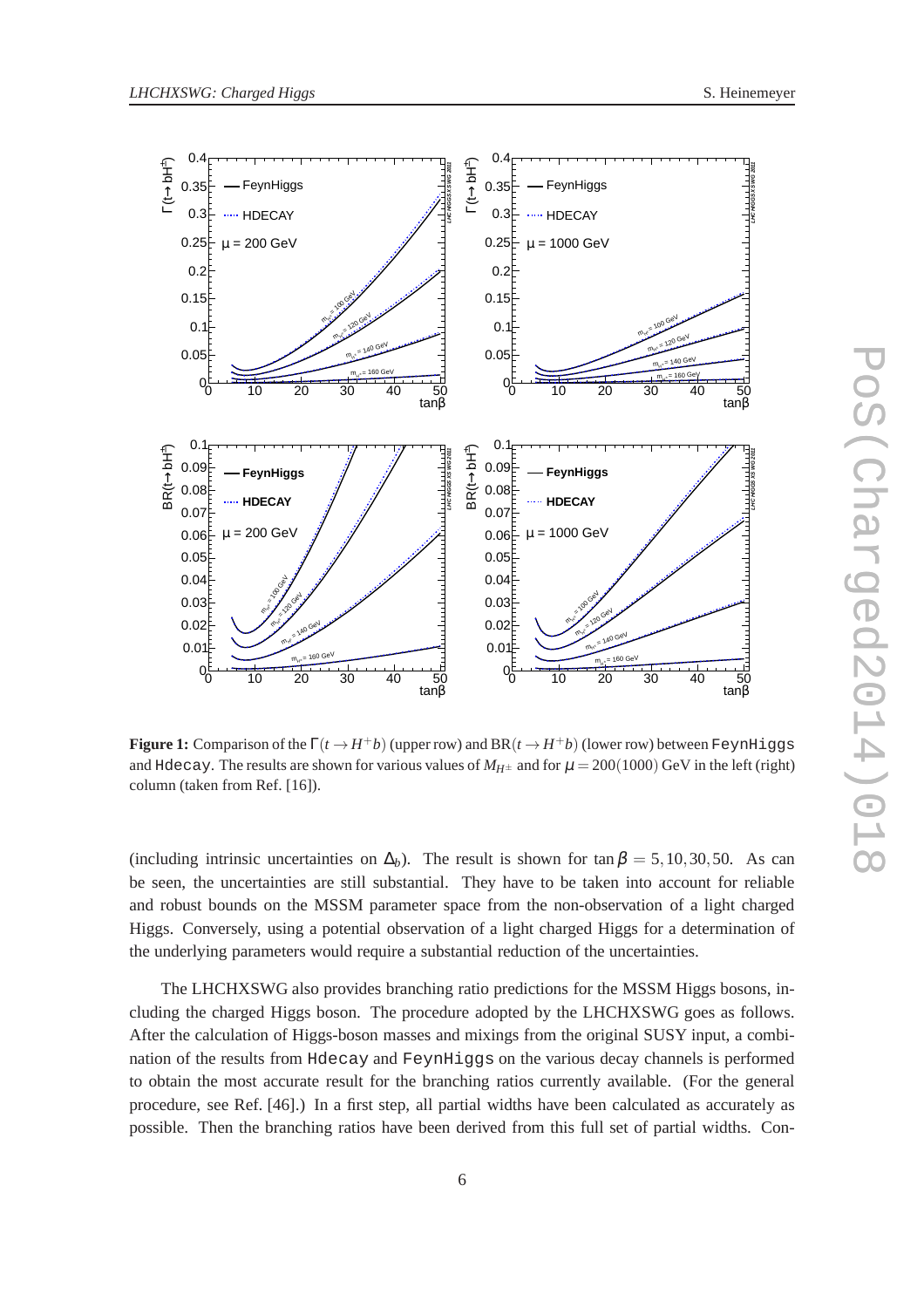

**Figure 2:**  $\sigma_t \cdot BR(t \to bH^{\pm}) \cdot BR(t \to bW^{\pm}) \cdot 2$  including scale and PDF uncertainties, uncertainties for missing electroweak and QCD corrections, and <sup>∆</sup>*b*-induced uncertainties for <sup>√</sup> *s* = 7 TeV (taken from Ref. [16]).

cretely, FeynHiggs was used for the evaluation of the Higgs-boson masses and couplings from the original input parameters, including corrections up to the two-loop level. The status of the various evaluations in FeynHiggs and Hdecay are detailed in Ref. [16]. The total decay width of the charged Higgs bosons is calculated as,

$$
\Gamma_{H^{\pm}} = \Gamma_{H^{\pm} \to \tau \nu_{\tau}}^{\text{FH}} + \Gamma_{H^{\pm} \to \mu \nu_{\mu}}^{\text{FH}} + \Gamma_{H^{\pm} \to h W^{\pm}}^{\text{FH}} + \Gamma_{H^{\pm} \to H W^{\pm}}^{\text{FH}} + \Gamma_{H^{\pm} \to \tau b}^{\text{HD}} + \Gamma_{H^{\pm} \to t b}^{\text{HD}} + \Gamma_{H^{\pm} \to t s}^{\text{HD}} + \Gamma_{H^{\pm} \to t d}^{\text{HD}} + \Gamma_{H^{\pm} \to u b}^{\text{HD}} + \Gamma_{H^{\pm} \to u s}^{\text{HD}} + \Gamma_{H^{\pm} \to u s}^{\text{HD}} + \Gamma_{H^{\pm} \to u d}^{\text{HD}},
$$
\n(3.4)

followed by a corresponding evaluation of the respective branching ratio. Decays to strange quarks or other lighter fermions have been neglected.

Example results in the  $m_h^{\text{mod}+}$  scenario [47] are given in Fig. 3 [17]. The left (right) plot show the BRs for tan  $\beta = 10(50)$  as a function of  $M_{H^{\pm}}$ . The various kinks visible in the left plot stem from the decay channels to a chargino/neutralino pair, which are not explicitely included into the BR predictions yet.

#### **4. Conclusions**

The LHCHXSWG forms an important part of the efforts to identify the mechanism of EWSB at the LHC. Among many other activities, it provides cross sections and branching ratios for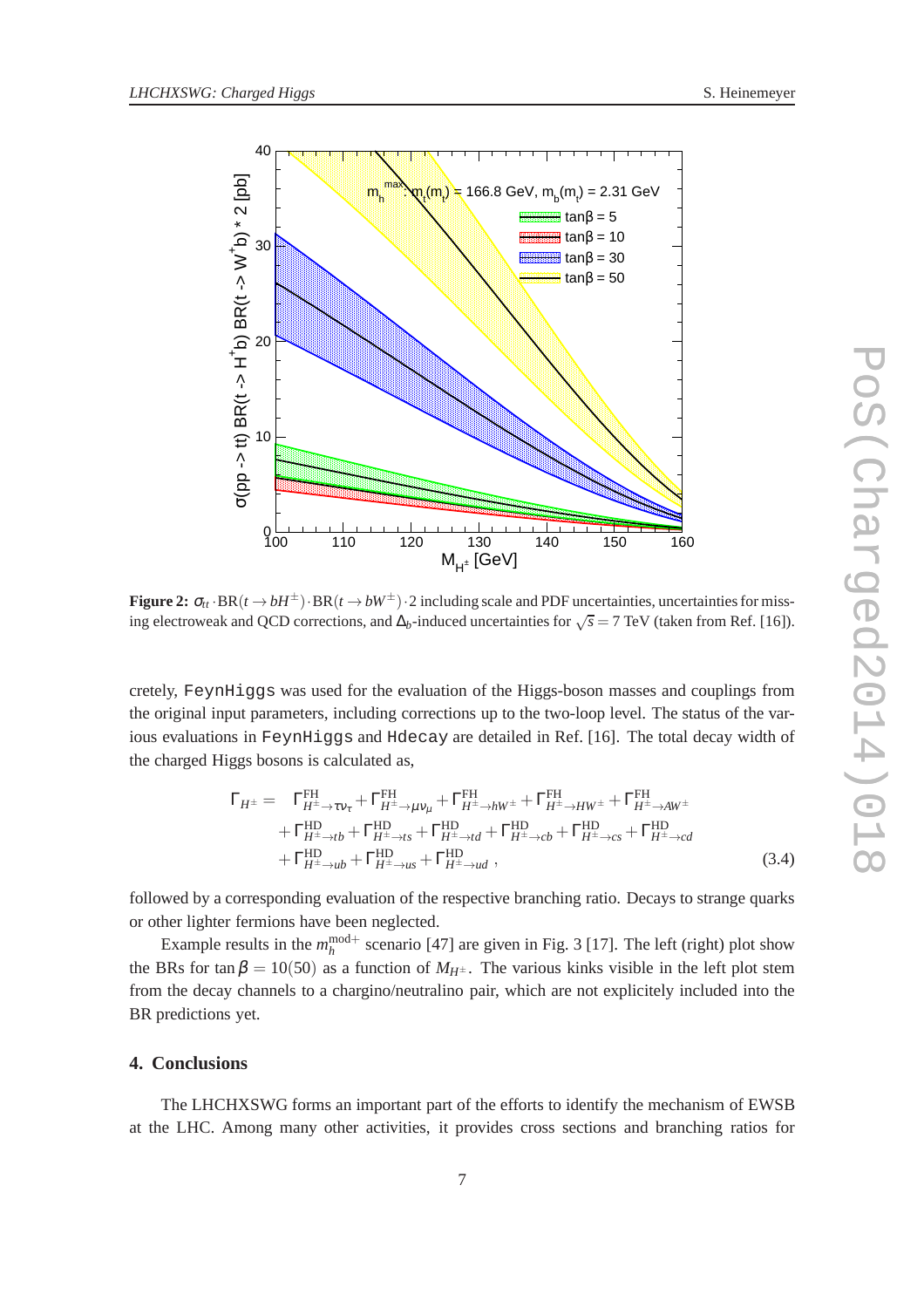

**Figure 3:** Charged Higgs boson branching ratios in the  $m_h^{\text{mod}+}$  scenario [47] for tan  $\beta = 10(50)$  in the left (right) plot as a function of  $M_{H^{\pm}}$  (taken from Ref. [17]).

charged Higgs bosons as they are predicted by the 2HDM and/or the MSSM. Here we briefly reviewed some of the predictions for light and heavy charged Higgs bosons, including evaluations of the respective uncertainties.

#### **Acknowledgements**

We thank the organizers of CH<sup>t</sup> arged 2014 for the invitation and the, as always, pleasant and productive atmosphere. We thank particularly many members of the LHCHXSWG, who obtained the results reviewed here. The work of S.H. is supported in part by CICYT (grant FPA 2013- 40715-P) and by the Spanish MICINN's Consolider-Ingenio 2010 Program under grant MultiDark CSD2009-00064.

#### **References**

- [1] P. Higgs, *Phys. Lett.* **12** (1964) 132; *Phys. Rev. Lett.* **13** (1964) 508; *Phys. Rev.* **145** (1966) 1156; F. Englert and R. Brout, *Phys. Rev. Lett.* **13** (1964) 321; G. Guralnik, C. Hagen and T. Kibble, *Phys. Rev. Lett.* **13** (1964) 585.
- [2] G. Aad et al. [ATLAS Collaboration], *Phys. Lett.* **B 716** (2012) 1 [arXiv:1207.7214 [hep-ex]].
- [3] S. Chatrchyan et al. [CMS Collaboration], *Phys. Lett.* **B 716** (2012) 30 [arXiv:1207.7235 [hep-ex]].
- [4] CDF Collaboration, DØ Collaboration, [arXiv:1207.0449 [hep-ex]].
- [5] ATLAS Collaboration, see: https://twiki.cern.ch/twiki/bin/view/AtlasPublic/HiggsPublicResults .
- [6] CMS Collaboration, see: https://twiki.cern.ch/twiki/bin/view/CMSPublic/PhysicsResultsHIG .
- [7] S. Glashow, *Nucl. Phys.* **B 22** (1961) 579; S. Weinberg, *Phys. Rev. Lett.* **19** (1967) 19; A. Salam, in: *Proceedings of the 8th Nobel Symposium*, Editor N. Svartholm, Stockholm, 1968.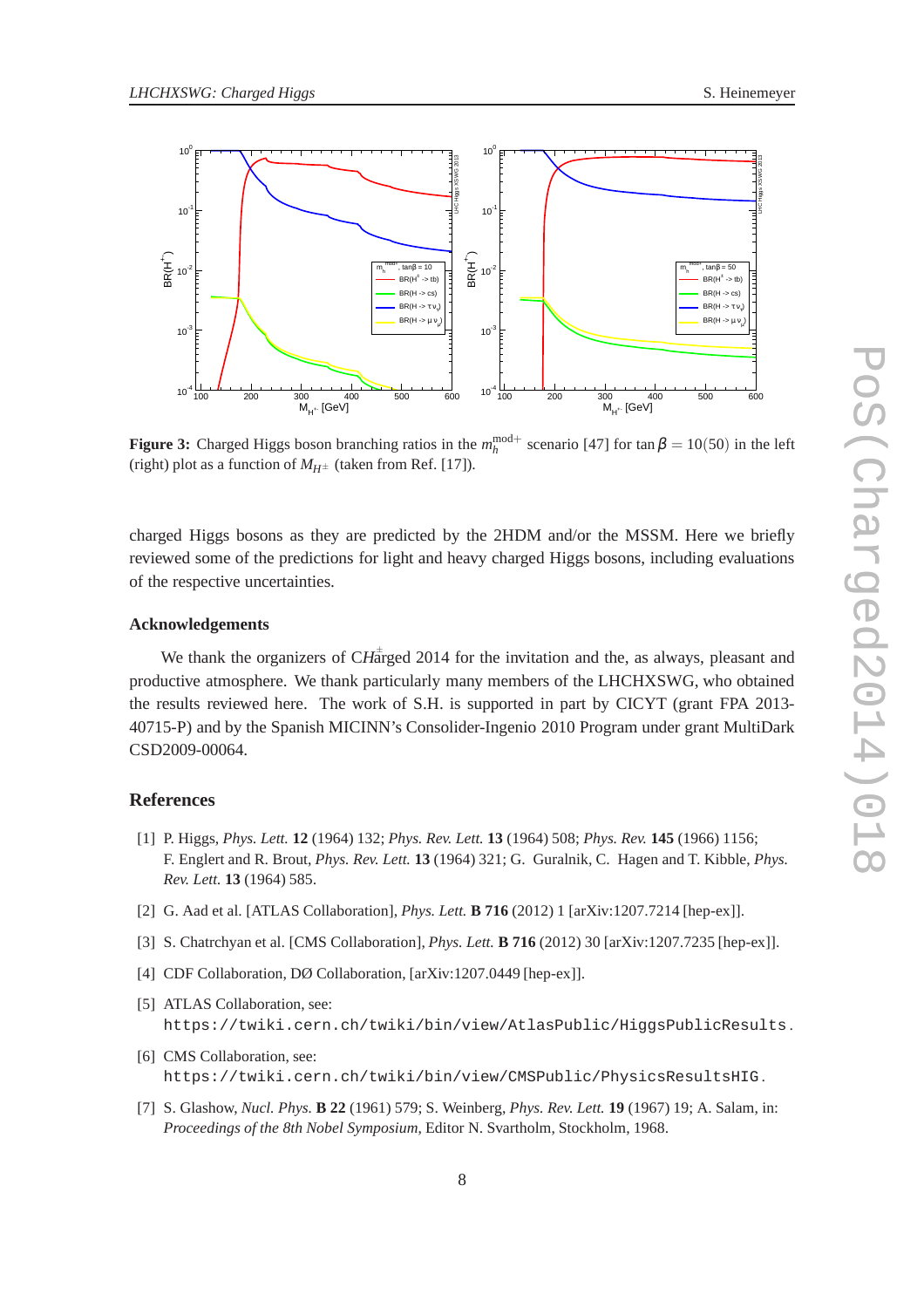- [8] H. Nilles, *Phys. Rept.* **110** (1984) 1; H. Haber and G. Kane, *Phys. Rept.* **117** (1985) 75; R. Barbieri, *Riv. Nuovo Cim.* **11** (1988) 1.
- [9] S. Heinemeyer, O. Stål and G. Weiglein, *Phys. Lett.* **B 710** (2012) 201 [arXiv:1112.3026 [hep-ph]];
- [10] S. Weinberg, Phys. Rev. Lett. **37** (1976) 657; J. Gunion, H. Haber, G. Kane and S. Dawson, *The Higgs Hunter's Guide* (Perseus Publishing, Cambridge, MA, 1990), and references therein; G. Branco et al., *Phys. Rept.* **516** (2012) 1 [arXiv:1106.0034 [hep-ph]].
- [11] V. Barger, J. Hewett and R. Phillips, *Phys. Rev.* **D 41** (1990) 3421.
- [12] P. Fayet, *Nucl. Phys.* **B 90** (1975) 104; *Phys. Lett.* **B 64** (1976) 159; *Phys. Lett.* **B 69** (1977) 489; *Phys. Lett.* **B 84** (1979) 416; H.P. Nilles, M. Srednicki and D. Wyler, *Phys. Lett.* **B 120** (1983) 346; J.M. Frere, D.R. Jones and S. Raby, *Nucl. Phys.* **B 222** (1983) 11; J.P. Derendinger and C.A. Savoy, *Nucl. Phys.* **B 237** (1984) 307; J. Ellis, J. Gunion, H. Haber, L. Roszkowski and F. Zwirner, *Phys. Rev.* **D 39** (1989) 844; M. Drees, *Int. J. Mod. Phys.* **A 4** (1989) 3635; U. Ellwanger, C. Hugonie and A. Teixeira, *Phys. Rept.* **496** (2010) 1 [arXiv:0910.1785 [hep-ph]]; M. Maniatis, *Int. J. Mod. Phys.* **A 25** (2010) 3505 [arXiv:0906.0777 [hep-ph]].
- [13] H. Georgi and M. Machacek, *Nucl. Phys.* **B 262** (1985) 463; M. Chanowitz and M. Golden, *Phys. Lett.* **165** (1985) 105.
- [14] https://twiki.cern.ch/twiki/bin/view/LHCPhysics/CrossSections2011 .
- [15] S. Dittmaier et al. [LHC Higgs Cross Section Working Group], arXiv:1101.0593 [hep-ph].
- [16] S. Dittmaier et al. [LHC Higgs Cross Section Working Group], arXiv:1201.3084 [hep-ph].
- [17] S. Heinemeyer et al. [LHC Higgs Cross Section Working Group], arXiv:1307.1347 [hep-ph].
- [18] LHC Higgs Cross Section Working Group, A. David et al., arXiv:1209.0040 [hep-ph].
- [19] https://twiki.cern.ch/twiki/bin/view/LHCPhysics/CrossSections .
- [20] E. Bagnaschi, R. Harlander, S. Liebler, H. Mantler, P. Slavich and A. Vicini, *JHEP* **1406** (2014) 167 [arXiv:1404.0327 [hep-ph]].
- [21] https://twiki.cern.ch/twiki/bin/view/LHCPhysics/LHCHXSWG .
- [22] A. Heister et al. [ALEPH Collaboration], *Phys. Lett.* **B 543** (2002) 1 [arXiv:hep-ex/0207054]; J. Abdallah et al. [DELPHI Collaboration], *Eur. Phys. J.* **C 34** (2004) 399 [arXiv:hep-ex/0404012]; P. Achard et al. [L3 Collaboration], *Phys. Lett.* **B 575** (2003) 208 [arXiv:hep-ex/0309056]; D. Horvath [OPAL Collaboration], *Nucl. Phys.* **A 721** (2003) 453.
- [23] G. Abbiendi et al. [ALEPH and DELPHI and L3 and OPAL and LEP Collaborations], *Eur. Phys. J.* **C 73** (2013) 2463 [arXiv:1301.6065 [hep-ex]].
- [24] T. Aaltonen et al. [CDF Collaboration], *Phys. Rev. Lett.* **103** (2009) 101803 [arXiv:0907.1269 [hep-ex]]; V. Abazov et al. [DØCollaboration], *Phys. Lett.* **B 682** (2009) 278 [arXiv:0908.1811 [hep-ex]]; P. Gutierrez [CDF and DØCollaborations], PoS CHARGED **2010** (2010) 004.
- [25] G. Aad et al. [ATLAS Collaboration], *JHEP* **1206** (2012) 039 [arXiv:1204.2760 [hep-ex]]; ATLAS Collaboration, ATLAS-CONF-2013-090; ATLAS-CONF-2014-050; S. Chatrchyan et al. [CMS Collaboration], *JHEP* **1207** (2012) 143 [arXiv:1205.5736 [hep-ex]]; CMS Collaboration, CMS-HIG-13-035; CMS-HIG-14-020.
- [26] H. Baer et al., arXiv:1306.6352 [hep-ph].
- [27] A. Ferrari, talk given at the *CH*arged 2006, Uppsala, Sweden, September 2006.